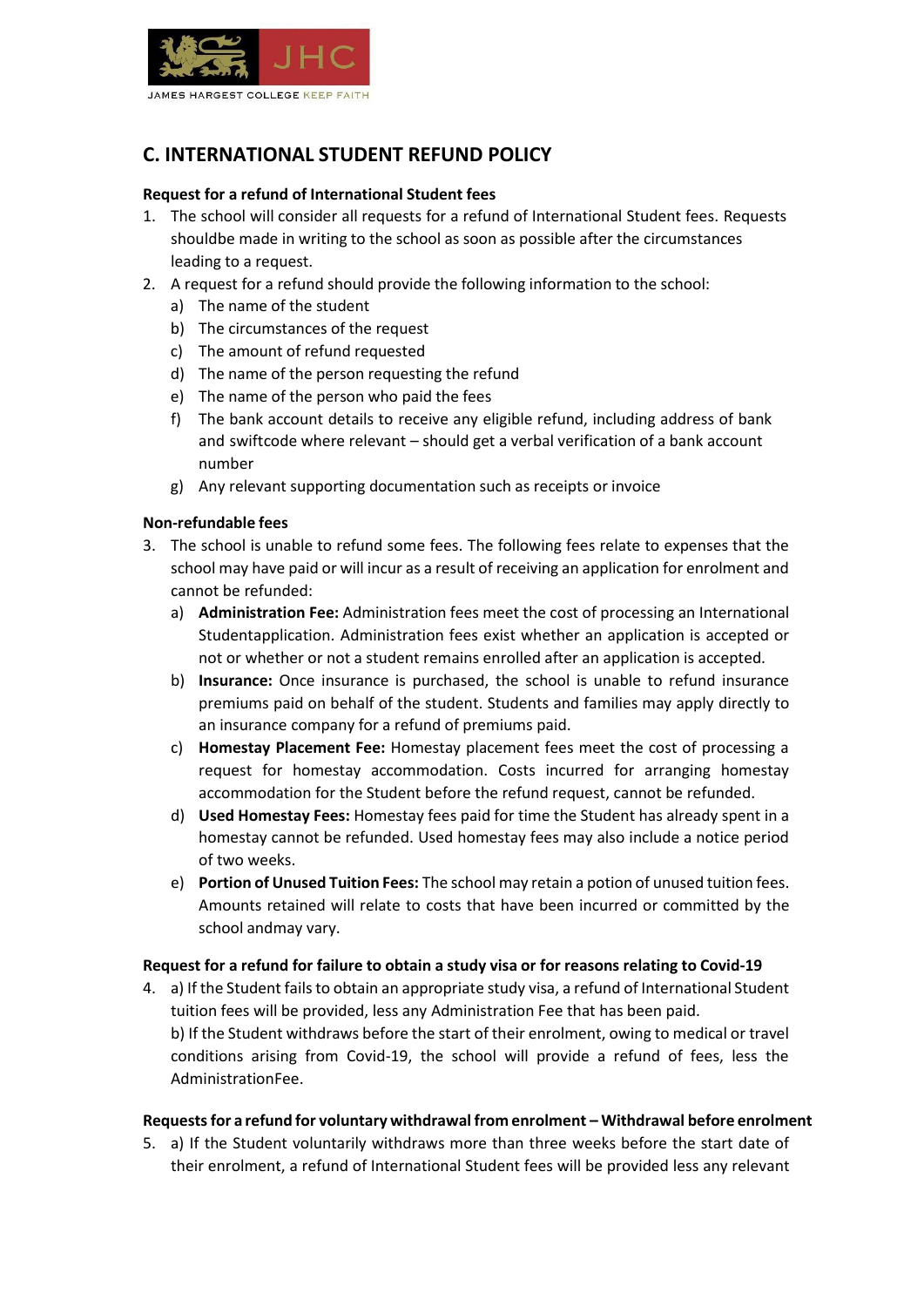non- refundable fees set out in this policy.

b) If the Student voluntarily withdraws three weeks or less before the start date of their enrolment, a refund of International Student fees will be provided less a minimum of ten weeks tuition fees and any relevant non-refundable fees set out in this policy.

## **Requests for a refund for voluntary withdrawal from enrolment – Withdrawal after enrolment**

6. If the Student withdraws on or after the start date of their enrolment, reasonable written notice of withdrawal is required by the school. Unless otherwise agreed by the school, a refund will be provided less a minimum of ten week notice period will begin the day after the date on which the school receives written notice of the student's intention to withdraw.

## **Requests for a refund for enrolment of one term or less**

7. Where the Student is enrolled for one term or less and withdraws early, or where the school terminates the Student's enrolment, any unused portion of International Student fees will not berefunded.

# **Requests for a refund where the school fails to provide a course, ceases as a signatory or ceases to be a provider**

- 8. If the school fails to provide the agreed course of education or is no longer a signatory to the Codeor no longer operates as an International education provider, the school will negotiate with the Student or their family to either:
	- a) Refund the unused portion of International Student tuition fees or other fees paid for servicesnot delivered, or
	- b) Transfer the amount of any eligible refund to another provider, or
	- c) Make other arrangements agreed to by the student or their family and the school.

#### **Requests for a refund where the Student's enrolment is ended by the school**

9. In the event the Student's enrolment is ended by the school for a breach of the Contract of

Enrolment, the school will consider a request for a refund less:

- a) Any non-refundable fees set out in this policy
- b) A minimum of ten weeks tuition fees from the date of termination
- c) Any other reasonable costs that the school has incurred in ending the Student's enrolment

## **Requests for a refund where the Student changes to a domestic student during the period of enrolment**

10. If the Student changes to a domestic student after the start date of their enrolment, reasonable written notice of the change is required by the school. Unless otherwise agreed by the school, a refund will be provided less a minimum of ten weeks tuition fees and any other relevant non- refundable fees as outlined in this policy. The ten weeks will begin the day after the school receives written evidence of the student's domestic student status.

## **Requests for a refund where a student voluntarily requests to transfer to another signatory**

11. If the Student requests to transfer to another signatory after the start date of their enrolment, reasonable written notice of the transfer is required by the school. Unless otherwise agreed by the school, a refund will be provided less a minimum of ten weeks of